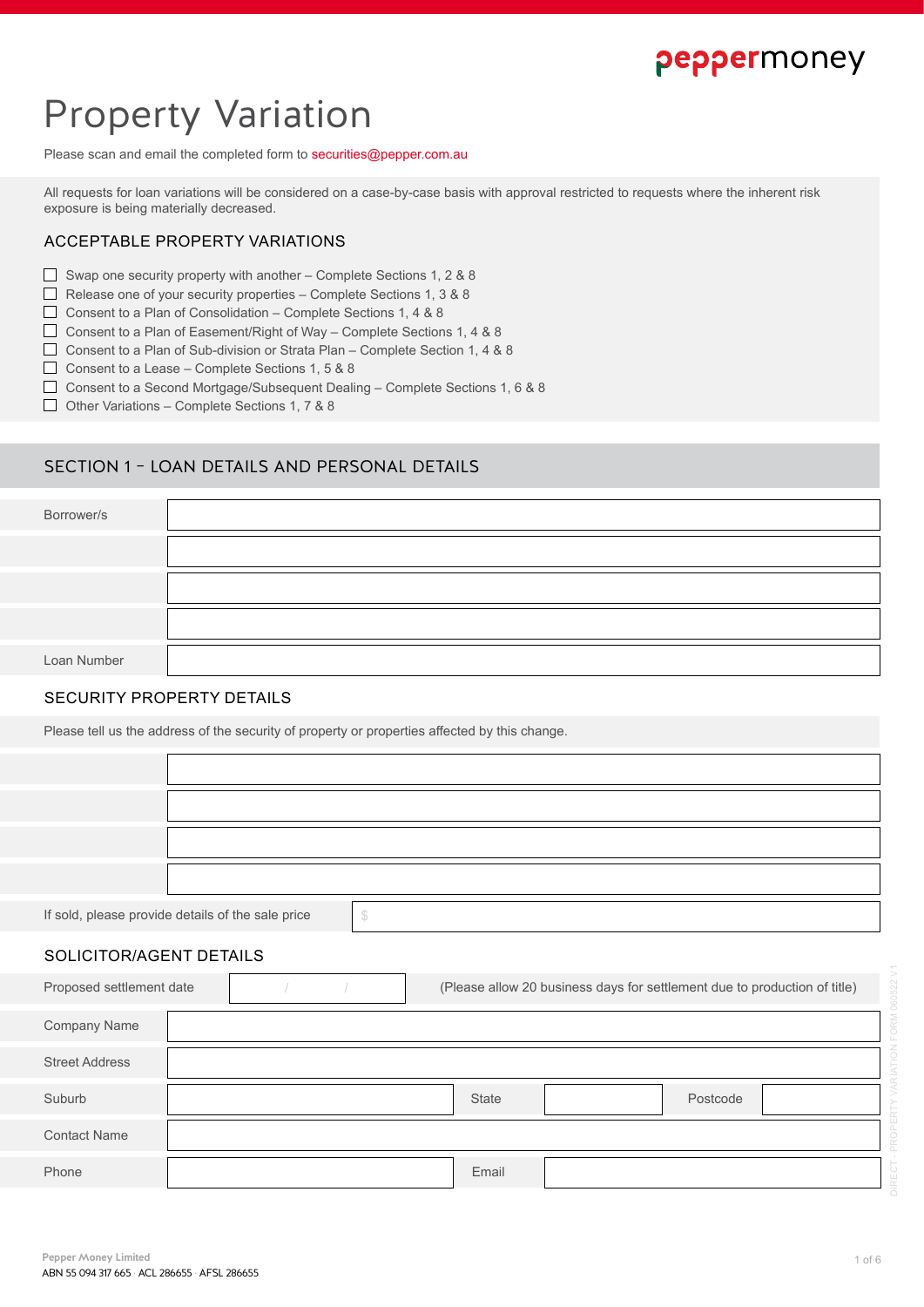## ADDRESS DETAILS

My current postal address is My postal address after settlement will be (if different from the above) Street Address Street Address Suburb Suburb **State State** Postcode Postcode **Important:** We may need to contact you to discuss your request or seek additional information, to assist please provide a telephone contact number and/or email address.

| <b>Contact Name</b> |       |  |
|---------------------|-------|--|
| Phone               | Email |  |

## ADDITIONAL INFORMATION TO ASSIST YOU TO COMPLETE THIS FORM`

#### REPLACEMENT PROPERTY INSURANCE:

All security properties held must have buildings/improvements covered by replacement property insurance. Please ensure you include a copy of your current Certificate of Insurance or Currency. A renewal notice plus evidence of payment will also suffice. Where your property is part of a strata development you will not be required to provide insurance evidence.

- All borrowers/mortgagors and guarantors must sign this form;
- Ensure all supporting documentation is attached to this form.

## SECTION 2 – SUBSTITUTION OF SECURITY

Please complete this section if you would like to swap one security property for another. The details of the new security property are:

| <b>Street Address</b>              |                                                                                                                                               |              |          |  |
|------------------------------------|-----------------------------------------------------------------------------------------------------------------------------------------------|--------------|----------|--|
| Suburb                             |                                                                                                                                               | <b>State</b> | Postcode |  |
| Purchase price or estimated value: | <sup>S</sup>                                                                                                                                  |              |          |  |
|                                    | A valuation is required on your new security. Please provide contact details of the person who can provide our valuer access to the property. |              |          |  |
| <b>Contact Name</b>                |                                                                                                                                               |              |          |  |
| Phone                              |                                                                                                                                               |              |          |  |

□ Copy of Contract of Sale or Property Rates Notice is attached.

It is expected you are selling your existing property and upgrading your security property. Securities being substituted must be similar in construction and style and must be of comparable or better quality than the security being released.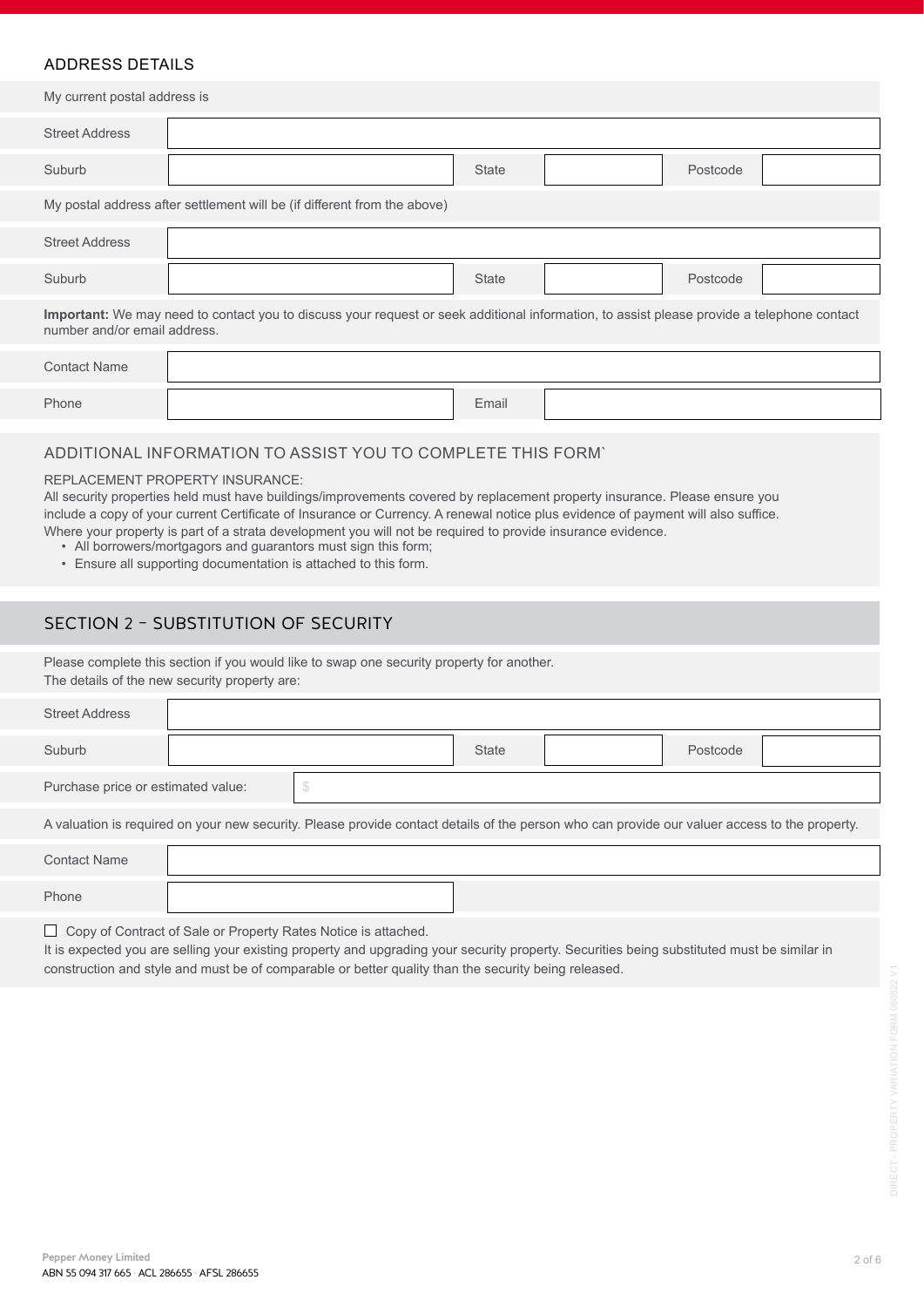## SECTION 3 - PARTIAL RELEASE OF SECURITY (DUE TO SALE OF PROPERTY OR REFINANCE)

Please complete this section if you would like to release one or more security property/s while other properties will remain as security for your loan. The details of the security property/s I/we would like to release are:

| <b>RELEASE PROPERTY 1</b>                                                              |                |                                                                                                                                                                                                                                                                                           |  |              |                                                     |          |  |
|----------------------------------------------------------------------------------------|----------------|-------------------------------------------------------------------------------------------------------------------------------------------------------------------------------------------------------------------------------------------------------------------------------------------|--|--------------|-----------------------------------------------------|----------|--|
| <b>Street Address</b>                                                                  |                |                                                                                                                                                                                                                                                                                           |  |              |                                                     |          |  |
| Suburb                                                                                 |                |                                                                                                                                                                                                                                                                                           |  | <b>State</b> |                                                     | Postcode |  |
|                                                                                        |                | Full net Sale Proceeds or Refinance funds to be received at settlement                                                                                                                                                                                                                    |  | \$           |                                                     |          |  |
|                                                                                        |                | (Funds to be collected at settlement are to be placed in permanent debt reduction and not available for redraw)                                                                                                                                                                           |  |              |                                                     |          |  |
| <b>RELEASE PROPERTY 2</b>                                                              |                |                                                                                                                                                                                                                                                                                           |  |              |                                                     |          |  |
| <b>Street Address</b>                                                                  |                |                                                                                                                                                                                                                                                                                           |  |              |                                                     |          |  |
| Suburb                                                                                 |                |                                                                                                                                                                                                                                                                                           |  | <b>State</b> |                                                     | Postcode |  |
|                                                                                        |                | Full net Sale Proceeds or Refinance funds to be received at settlement                                                                                                                                                                                                                    |  | \$           |                                                     |          |  |
|                                                                                        |                | (Funds to be collected at settlement are to be placed in permanent debt reduction and not available for redraw)                                                                                                                                                                           |  |              |                                                     |          |  |
|                                                                                        |                | Additional Information: Full net sale proceeds generally represent 95% of the sale price of the property. Our policy is to receive full net<br>sale proceeds of the sale however where you are requesting to retain some of the sale proceeds for another purpose please provide details: |  |              |                                                     |          |  |
| Funds required:                                                                        | $$\mathbb{S}$$ |                                                                                                                                                                                                                                                                                           |  | Reason:      |                                                     |          |  |
| Funds required:                                                                        | $$\mathbb{S}$$ |                                                                                                                                                                                                                                                                                           |  | Reason:      |                                                     |          |  |
|                                                                                        |                | Where the property is being released due to refinance it is expected the Loan to Valuation ratio will remain stable or improve.<br>The details of the security property/s that will remain are:                                                                                           |  |              |                                                     |          |  |
| <b>REMAINING PROPERTY 1</b>                                                            |                |                                                                                                                                                                                                                                                                                           |  |              |                                                     |          |  |
| <b>Street Address</b>                                                                  |                |                                                                                                                                                                                                                                                                                           |  |              |                                                     |          |  |
| Suburb                                                                                 |                |                                                                                                                                                                                                                                                                                           |  | <b>State</b> |                                                     | Postcode |  |
| Estimated property value                                                               |                | \$                                                                                                                                                                                                                                                                                        |  |              | Evidence of replacement property insurance attached |          |  |
| <b>REMAINING PROPERTY 2</b>                                                            |                |                                                                                                                                                                                                                                                                                           |  |              |                                                     |          |  |
| <b>Street Address</b>                                                                  |                |                                                                                                                                                                                                                                                                                           |  |              |                                                     |          |  |
| Suburb                                                                                 |                |                                                                                                                                                                                                                                                                                           |  | <b>State</b> |                                                     | Postcode |  |
| Estimated property value                                                               |                | $\mathcal{S}$                                                                                                                                                                                                                                                                             |  |              | Evidence of replacement property insurance attached |          |  |
| If more properties are affected, please list the details on a separate piece of paper. |                |                                                                                                                                                                                                                                                                                           |  |              |                                                     |          |  |
|                                                                                        |                | All remaining properties must be acceptable to Pepper Money Limited<br>If you are refinancing a portion of your loan please provide details of your new lender.                                                                                                                           |  |              |                                                     |          |  |
| Company                                                                                |                |                                                                                                                                                                                                                                                                                           |  |              |                                                     |          |  |
| <b>Contact Name</b>                                                                    |                |                                                                                                                                                                                                                                                                                           |  |              |                                                     |          |  |
| Phone                                                                                  |                |                                                                                                                                                                                                                                                                                           |  | Email        |                                                     |          |  |
|                                                                                        |                | It will be necessary for all remaining properties to be revalued. On receipt of that valuation, all previous valuation details held by us will                                                                                                                                            |  |              |                                                     |          |  |

be superseded.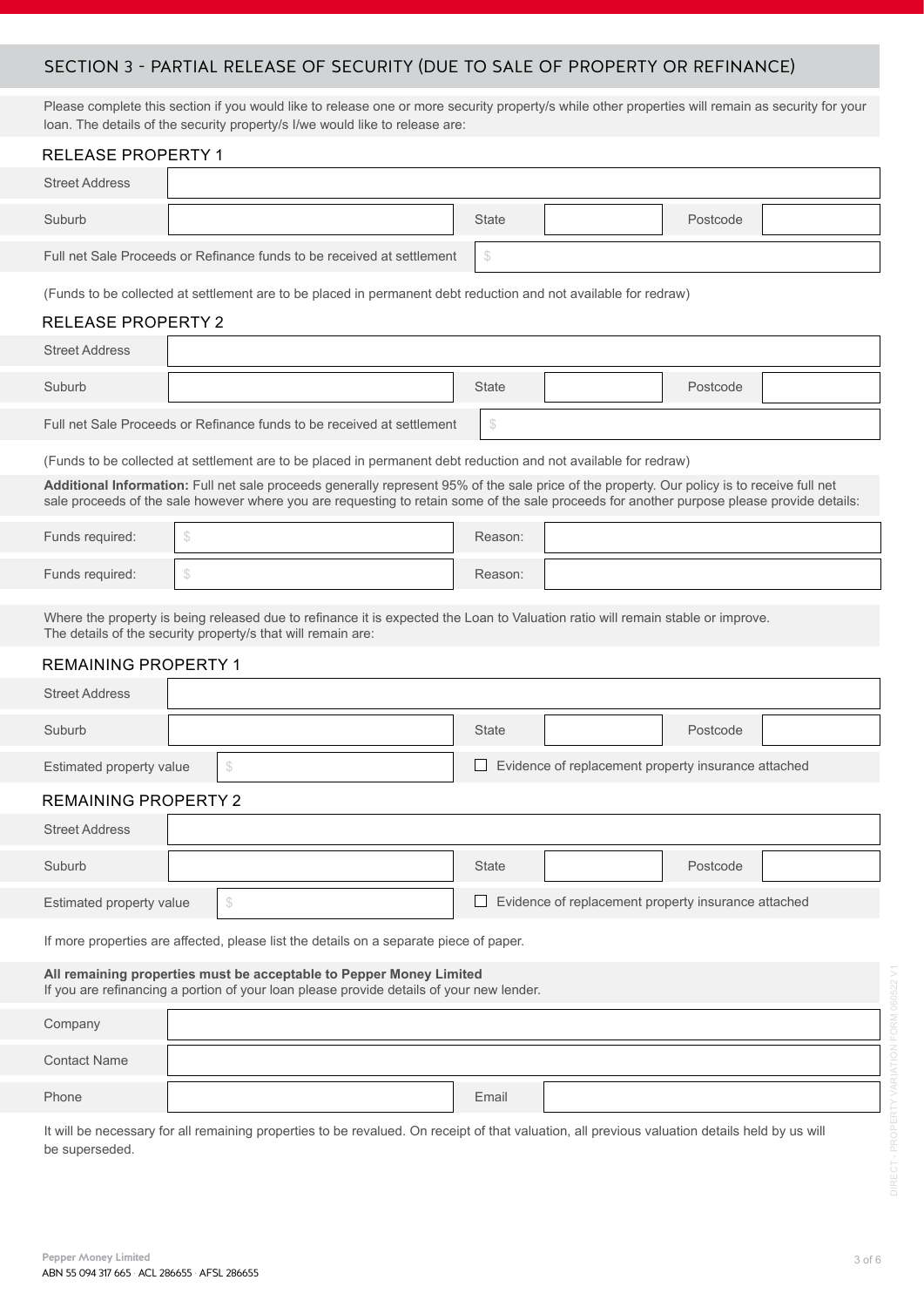## SECTION 4 - CONSENT TO A PLAN OF CONSOLIDATION OF TITLE/PLAN OF EASEMENT OR RIGHT OF WAY/REGISTRATION OF A PLAN OF SUB-DIVISION OR STRATA PLAN

Please complete this section if you would like to consolidate your titles, register a boundary re-alignment or sub-divide/strata your property.

#### STEP 1:

You will need to provide original plans and evidence of council approval together with any instructions to be registered in accordance with the plans. Please mail these to – PO Box 244, Parramatta CBD NSW 2124

STEP 2:

Let us know what your intention is after the property changes have been registered by ticking box A, B, C or D below and completing any details required.

 $\Box$  A: Retain the whole of the property or properties as security for my loan

 $\Box$  B: Release part of the subdivided property or properties – due to sale

Please describe below which part of the property you would like to release and include the reference to that part of the property from the sub division plans.

If you are selling a portion of the security we would generally expect full net sale proceeds to be collected at settlement and placed in permanent debt reduction. These funds will not be available for redraw.

 $\Box$  C: Refinance the property (please provide details of your new lender.)

If you are refinancing a portion of your loan please provide details of your new lender.

| Company             |       |  |
|---------------------|-------|--|
| <b>Contact Name</b> |       |  |
| Phone               | Email |  |

Where the property is being released due to refinance it is expected the Loan to Valuation ratio will remain stable or improve.

 $\Box$  D: Discharge my/our loan in full.

I understand that I will need to complete a Full Discharge Authority. (Please ask the Customer Service Team for a copy of this form.)

Unless you are fully discharging the loan it will be necessary for your property to be re valued to ascertain any changes to the property value after the changes have been registered. On receipt of that valuation, all previous valuation details held by us will be superseded.

**Important:** It will be necessary for evidence of replacement property insurance be provided for all properties you are retaining.

 $\Box$  Evidence of replacement property insurance. Copy attached.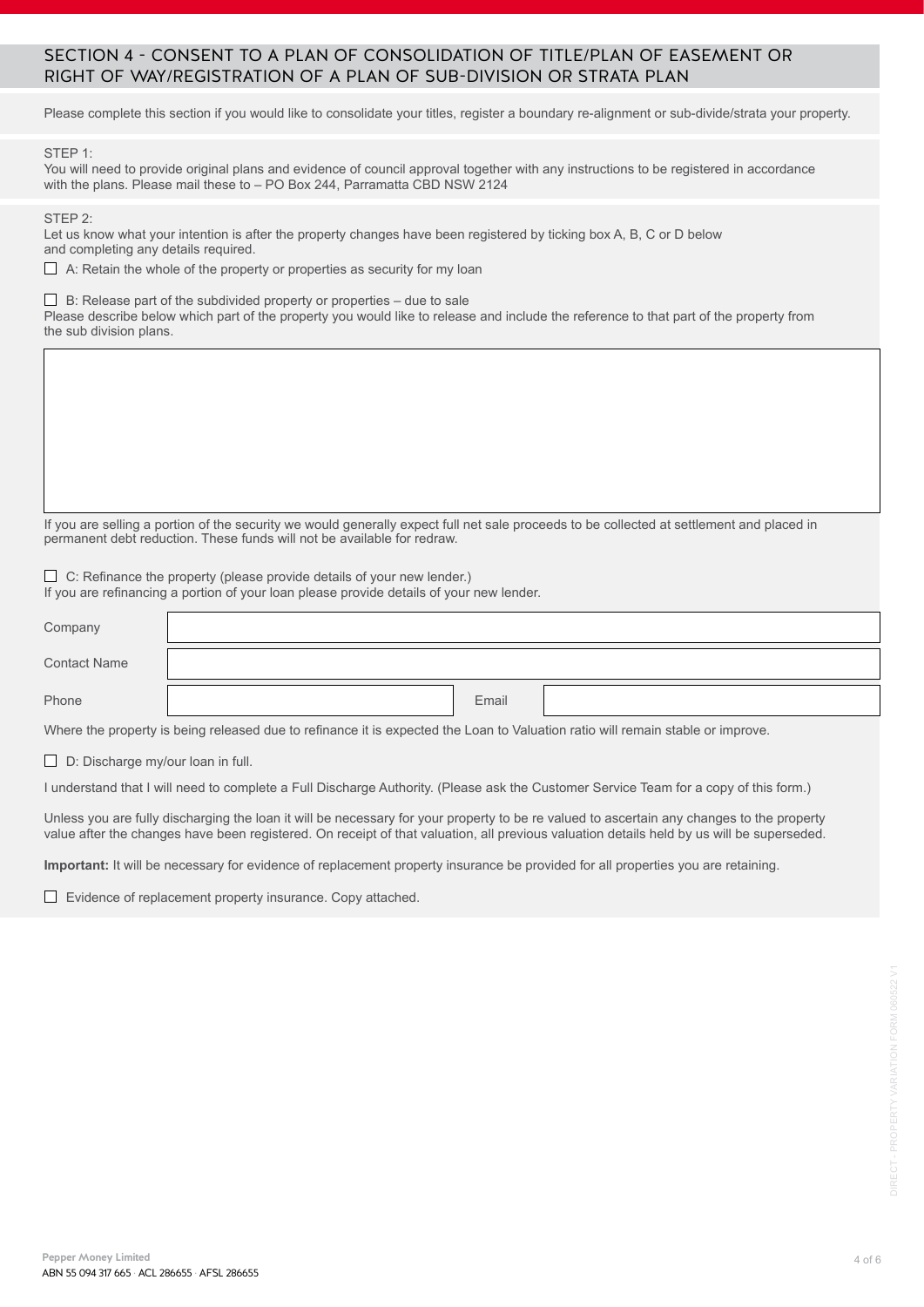## SECTION 5 - CONSENT TO A LEASE

Please provide the following if you wish us to consider a request to consent to a lease.

- A certified copy of the lease document. Copy attached.
- Evidence of replacement property insurance. Copy attached.

## SECTION 6 - CONSENT TO A SECOND MORTGAGE/SUBSEQUENT DEALING

Please provide the following if you wish us to consider a request to consent to a Second Mortgage/Subsequent Dealing.

- Letter from proposed subsequent mortgagee. Copy attached.
- $\Box$  Evidence of replacement property insurance. Copy attached.

## SECTION 7 - OTHER (MAKE ANY OTHER CHANGES TO YOUR SECURITY PROPERTY)

Please complete this section if you would like to make changes that will affect the security property.